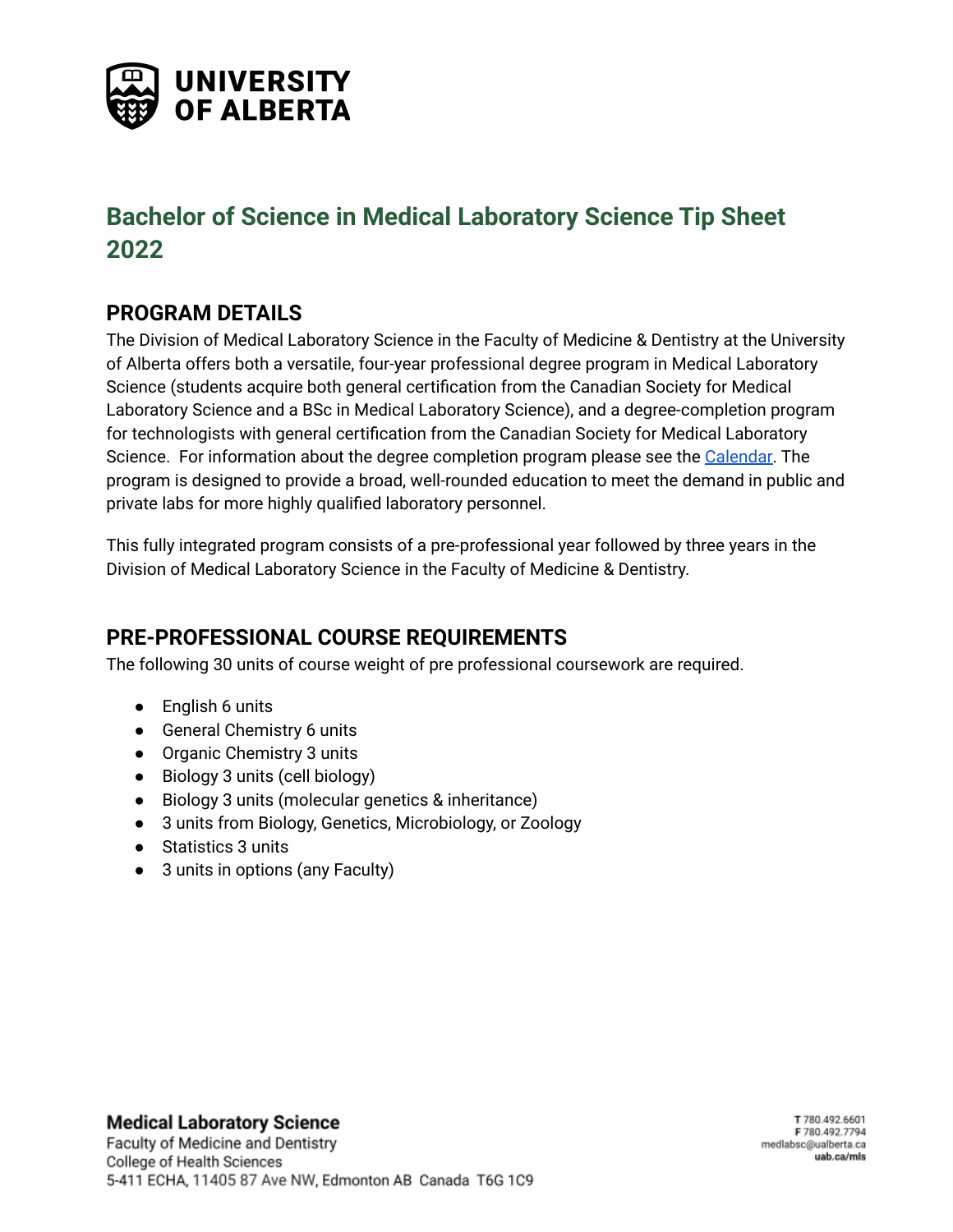

#### **OTHER REQUIREMENTS**

Selection Process and Minimum Standards: A minimum GPA of 2.7 is required in pre professional coursework. The selection process is competitive, and applicants will be ranked primarily on academic achievement in the required pre-professional courses. Other factors considered in ranking include overall academic achievement (emphasizing recent academic performance), a demonstrated ability to perform well in a consecutive Fall/Winter Term of full time study (preferably 30 units), a personal interview, and a letter of intent.

The required courses or their transfer equivalents are available at various postsecondary institutions in Alberta. For equivalencies visit the Alberta Council on [Admission](http://transferalberta.alberta.ca/) and Transfer.

**Note:** Because the number of candidates who meet the minimum requirements for admission exceeds the quota, it should be understood that eligibility does not guarantee admission. Admission is determined on a competitive basis.

- **Language Proficiency Requirements**: All applicants must meet the English Language Proficiency and Spoken English requirements.
- **Letter of Intent**: Applicants must submit a letter with their application for admission which states their career goals, knowledge of the profession, related experience, and reasons for seeking admission to Medical Laboratory Science. Prospective students are encouraged to investigate the career to assist in their understanding of the program.
- **Personal Interview**: Interview selection is based on postsecondary academic records and a letter of intent received by **April 1**. Selected applicants will be interviewed to determine if they have the qualities necessary for the profession. The interview will evaluate qualities such as communication, teamwork, reflection, conflict resolution, empathy, responsibility, initiative, problem-solving ability, prioritization and organization. Short-listed applicants will be advised of the interview date.

**Note:** For further details regarding other requirements please refer to the [Calendar](https://calendar.ualberta.ca/content.php?catoid=36&navoid=11300#bsc_in_medical_laboratory_science).

## **QUOTA**

**Quota**: The current quota for Phase I students is 29. The Division of Medical Laboratory Science will provide admission to the BSc MLS program to all qualified Aboriginal applicants not to exceed the current quota for Phase I students.

**Note:** Because the number of candidates who meet the minimum requirements for admission exceeds the quota, it should be understood that eligibility does not guarantee admission. Admission is determined on a competitive basis.